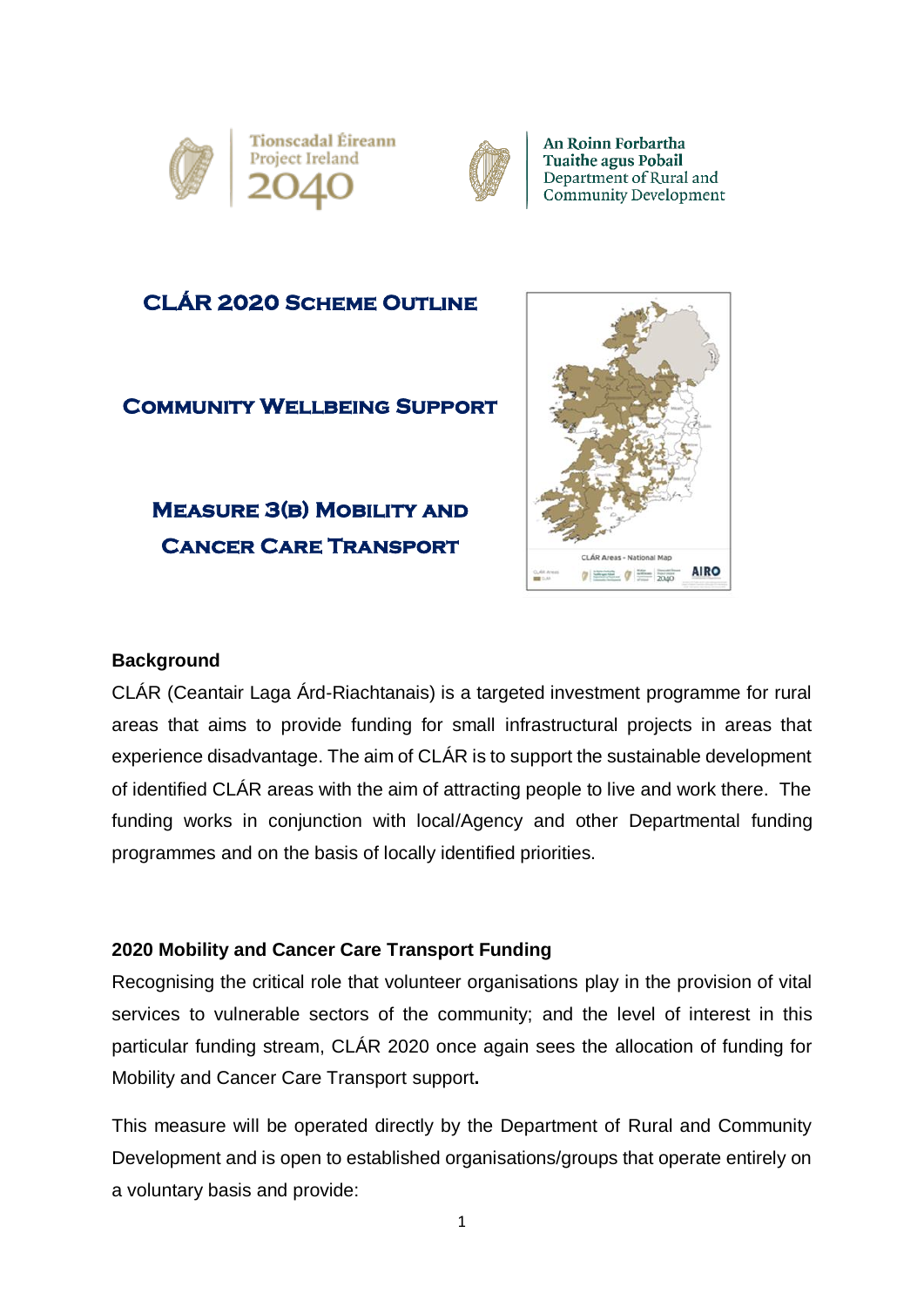- transport to/from day care/other medical/therapy/respite services for those with significant mobility issues including requiring specialised wheelchair accessible vehicles or
- transport to/from designated cancer treatment hospitals/centres under the National Cancer Care Programme.

#### **Eligible Costs**

The scheme will cover the cost of a vehicle and/or the fit out of a vehicle where necessary. Applicants should provide full details regarding the costs associated with the purchase and/or fit out of proposed vehicles.

The scheme will not cover any ongoing running costs such as insurance, maintenance, fuel etc. Applicant organisations will be required to outline how they will manage the ongoing operation of the vehicle.

#### **Eligible Applicants**

The measure is open to **established, voluntary organisations/groups** that operate **on a voluntary basis,** and are involved in the provision of transport services, **free of charge**, to persons requiring wheelchair accessible vehicles to access day care/other medical/therapy/respite services and/or those requiring transport to/from hospitals for treatments under the National Cancer Care Programme (list of designated hospitals/centres attached in Appendix).

Support will be made available to applicant groups/organisations that are **formally established** e.g. registered charity or not for profit etc. Support will **not** be made available to individuals or ad hoc groups. It will be necessary to provide:

- information/certification regarding the formal establishment of the group/organisation e.g. Memoranda and Articles of Association, and
- letter(s) in support of the application from, for example, the HSE/other service provider.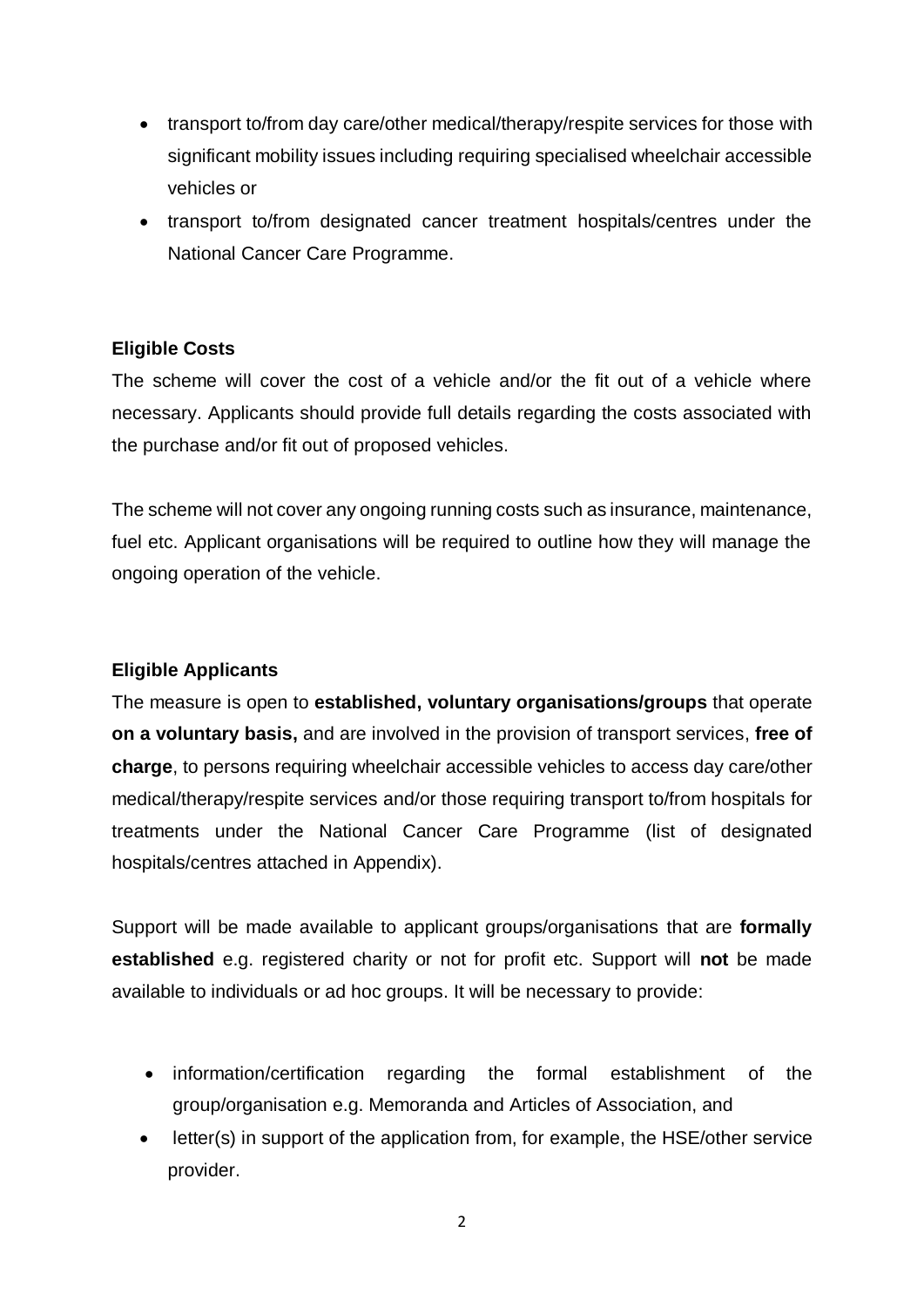#### **Eligible CLÁR Area**

In general, CLÁR eligibility is based on being physically located within a designated CLÁR DED. However, given the possible need to travel considerable distances to hospitals and other specialist facilities located in non-CLÁR areas; eligibility for this Measure will be based on the 'catchment area' being served by the vehicles.

It will be necessary for applicants to demonstrate that the majority (over 80%) of their normal clientele reside within CLÁR DED's. A listing of eligible CLÁR DED's is available on the Department's website and from [CLÁR@DRCD.gov.ie.](mailto:CLÁR@DRCD.gov.ie)

Evidence of the organisation's meeting this requirement at the time of application should be retained on file for a period of six years, where approved.

#### **Rate of Aid**

- The scheme will provide up to 90% of the total cost of a vehicle/fit out subject to a maximum grant of;
	- $\circ$  €50,000 for a wheelchair accessible vehicle and
	- $\circ$  €100,000 for a bus.
- A match funding contribution of at least 10% is required. Philanthropic contributions may be accepted as full or part of match funding costs.

#### **Timelines**

The following dates are indicative:

The Department intends informing successful applicants under this measure and issuing contracts for signature in early November 2020.

The date for final drawdown of funding is 31 March 2021.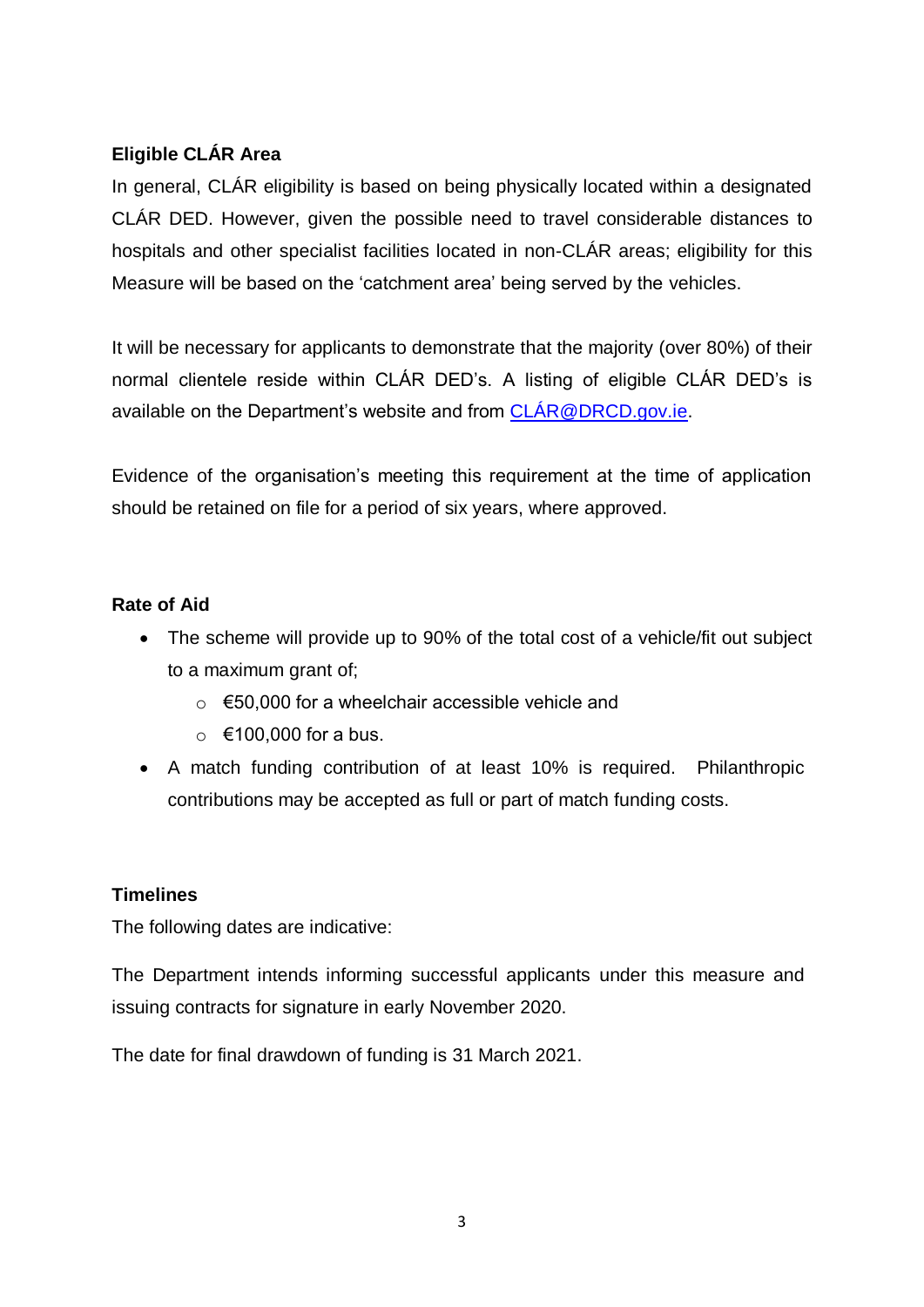#### **Assessment Criteria**

It should be noted that, in assessing the applications received, a number of factors will be considered including the indicated order of priority (where applicable); the range, mix, quality and impact of proposed projects; previous funding provided and other relevant considerations.

The applicant must ensure that the application form is fully completed and complies with the 2020 Scheme Outline.

#### **Procurement Requirement**

As this grant involves the spending of public funds, it is essential that good value for money is derived from it. Successful applicants are therefore required to comply with relevant public procurement guidelines. Guidance on this if available from the Office of Government Procurement (website: www.OGP.gov.ie; email: [support@OGP.gov.ie](mailto:support@OGP.gov.ie) phone: 076 100 8000).

#### **Grant Payment Arrangements**

Groups should note that the payment of the grant will be in arrears on the basis of invoices marked as paid, i.e. after the group has purchased the vehicle. Groups may need to arrange bridging funding to cover the amount of the grant while awaiting this payment from the Department. However, it should be noted that the Department generally finalises this payment within a matter of days where the drawdown request is in order.

## **Funding Conditions for Rural Schemes funded under the Department of Rural and Community Development.**

All expenditure registered through the Department's Rural Schemes i.e. Town and Village Renewal Scheme, CLÁR, Outdoor Recreation and Infrastructure Scheme (ORIS) will be subject to the terms of the Public Spending Code which can be found at [http://publicspendingcode.per.gov.ie/.](http://publicspendingcode.per.gov.ie/)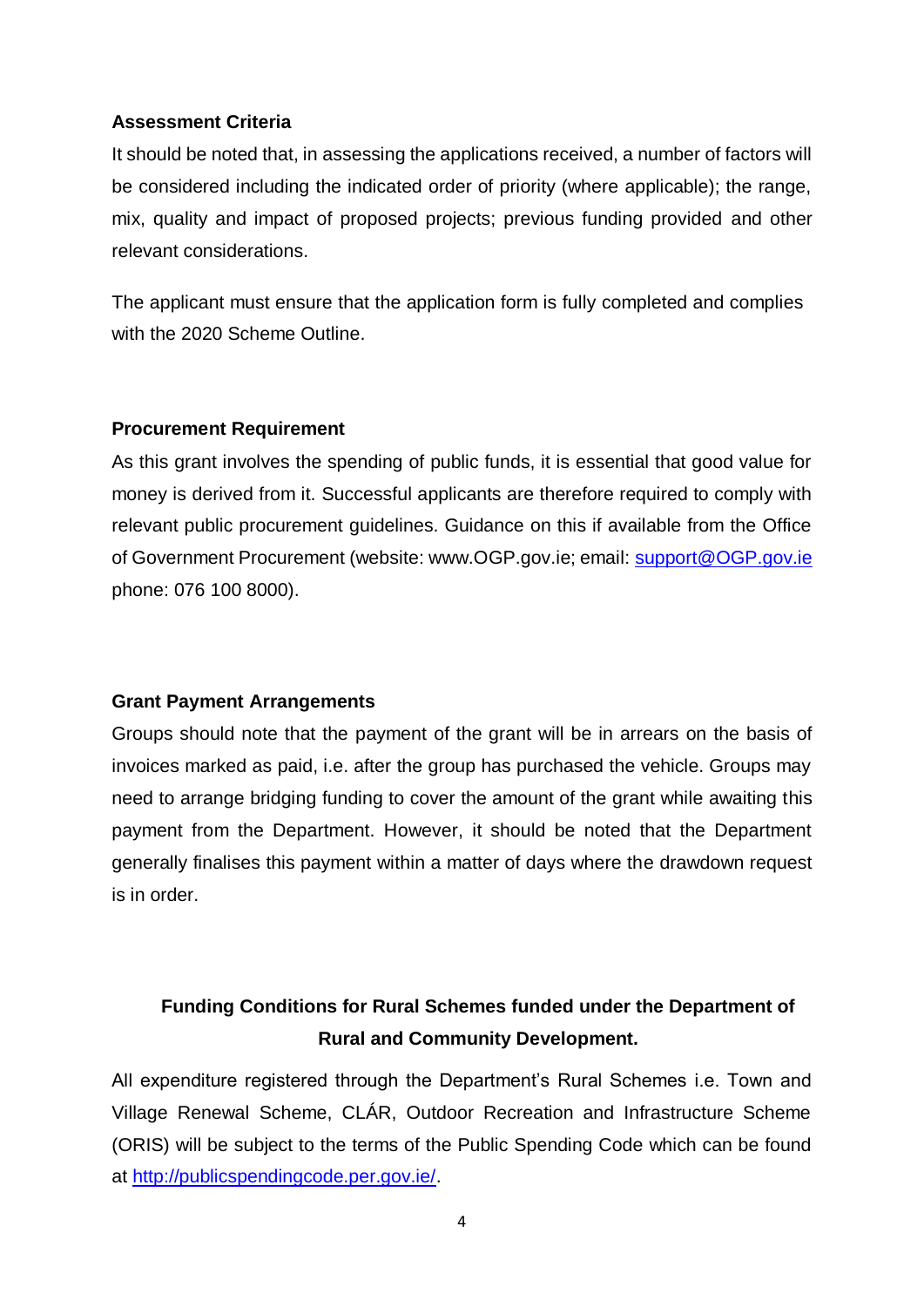In addition to this, the requirements outlined below will apply to all funding approved through those schemes. The need for adherence to all of the requirements will be reflected in the contractual agreement between the Department of Rural and Community Development and the grantee approved for funding under the scheme.

| $\overline{1}$   | Projects will be expected to commence and be completed in line with the           |
|------------------|-----------------------------------------------------------------------------------|
|                  | timelines set out in the relevant Scheme Outline.                                 |
| $\boldsymbol{2}$ | The Department may de-commit funding allocated to projects under the              |
|                  | Scheme where the project is not completed within the time specified, and          |
|                  | where the express agreement of the Department to extend the funding               |
|                  | arrangement has not been agreed in advance.                                       |
| 3                | <b>Not Applicable</b>                                                             |
| 4                | Not Applicable                                                                    |
| 5                | A cash contribution as set out in the relevant Scheme Outline is required. The    |
|                  | grantee will be required to provide confirmation that the cash contribution is    |
|                  | in place and retain a record of the source of the cash contribution.              |
| $6\phantom{1}6$  | Projects must be completed in full in order to drawdown the full grant amount.    |
|                  | Where it is established that a project has not been completed, the Department     |
|                  | may request the LA to repay any funding received on the project. Any              |
|                  | changes to the proposed project must be advised and agreed with the               |
|                  | Department in advance of the change being implemented.                            |
| $\overline{7}$   | Where an element of the approved project is not carried out as per the project    |
|                  | application, grant funding may be reduced to reflect the amended project.         |
| 8                | If the project involves works on buildings or lands that are not in the ownership |
|                  | of the grantee, a minimum 5 year lease must be in place from date of project      |
|                  | completion.                                                                       |
| 9                | In the case of funding allocated to enterprises or facilities (i.e. community     |
|                  | centre, hubs, vehicles under CLÁR etc.), it is a requirement that they must       |
|                  | operate as funded for a minimum of 5 years following release of the final stage   |
|                  |                                                                                   |
|                  | of funding, otherwise funding may have to be repaid. Where they do not            |
|                  | operate as funded this must be advised and agreed with the Department in          |
|                  | advance.                                                                          |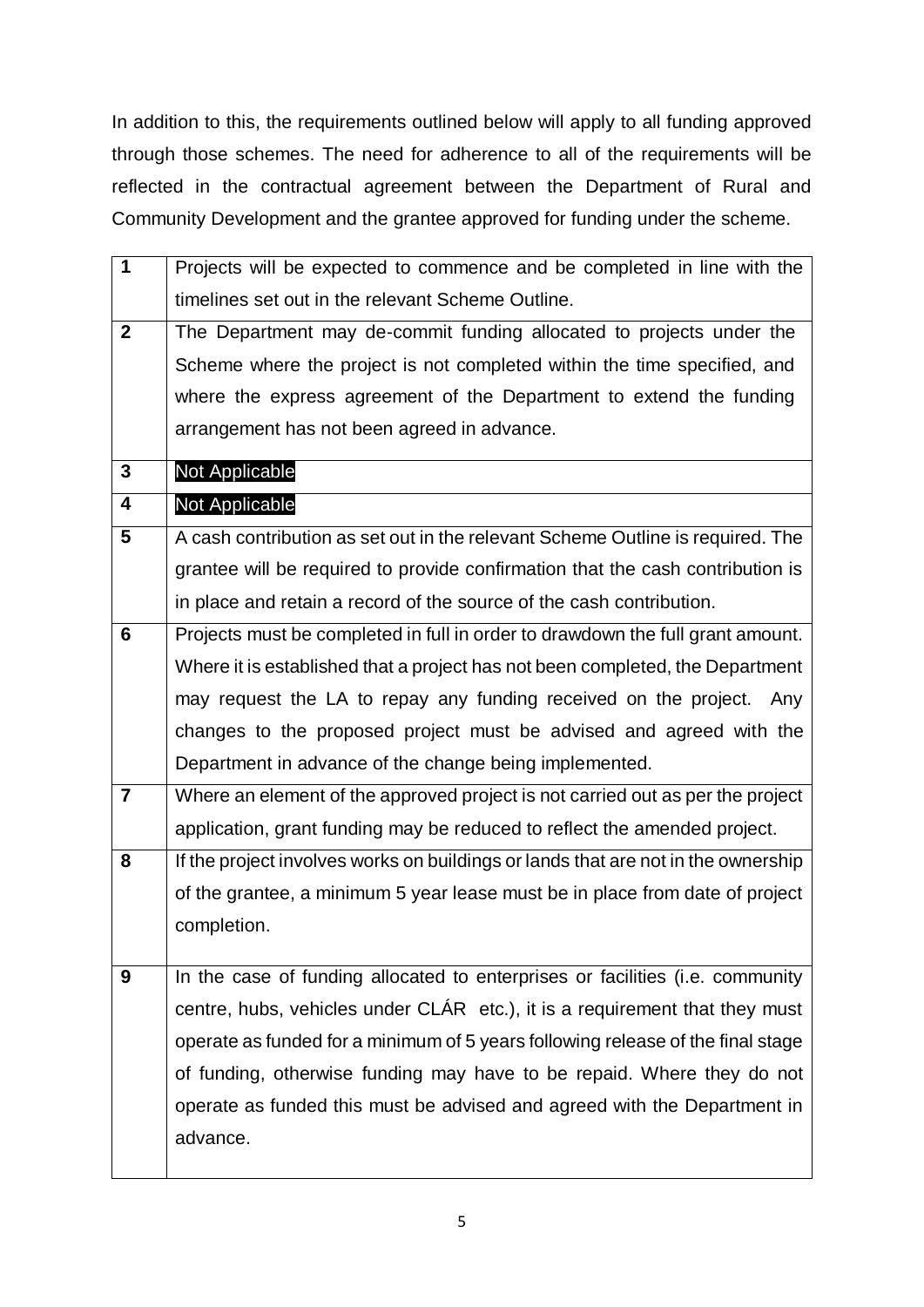| 10 | All appropriate financial, Public Procurement and accounting rules and            |
|----|-----------------------------------------------------------------------------------|
|    | regulations must be complied with and each grantee will fully account for the     |
|    | funding received in a timely manner.                                              |
| 11 | Full and accurate documentation to support all expenditure should be              |
|    | maintained and accessible by Department officials for audit purposes at all       |
|    |                                                                                   |
|    | times and for a period of six years from the date of completion of the project.   |
| 12 | Grantees will acknowledge the support of Project 2040 / Department of Rural       |
|    | and Community Development/ Government of Ireland, and any other                   |
|    | applicable sources of funding (as identified in the relevant Funding              |
|    | Agreement) in all public announcements, advertising and signage, as               |
|    | appropriate, relating to the project. In addition, the Department may seek to     |
|    | use the project in the broader promotion of its policies.                         |
| 13 | Grantees will provide any reports and information relating to the project as      |
|    | may reasonably be requested by the Department of Rural and Community              |
|    | Development from time to time.                                                    |
| 14 | On-going monitoring and evaluation of the project outputs and outcomes            |
|    | should take place in the context of assessing the impact of the project.          |
|    | Grantees will be expected to collect appropriate data to facilitate this learning |
|    | on an on-going basis. On request, a brief report (1-2 pages) on the outputs       |
|    | and outcomes of the project funded should be completed and made available         |
|    | to the Department.                                                                |
| 15 | Each grantee, will provide a contact point/points to the Department to            |
|    | facilitate payment and information requests. The Department should be             |
|    | updated on any changes to contact personnel in a timely manner.                   |
| 16 | A checklist confirming compliance with funding conditions relating to the grant   |
|    | aid will be required upon project completion.                                     |
|    |                                                                                   |

**Non-Compliance with the conditions as outlined or any additional stipulations agreed during contract negotiations may result in the requirement to refund part or all of the grant aid awarded.**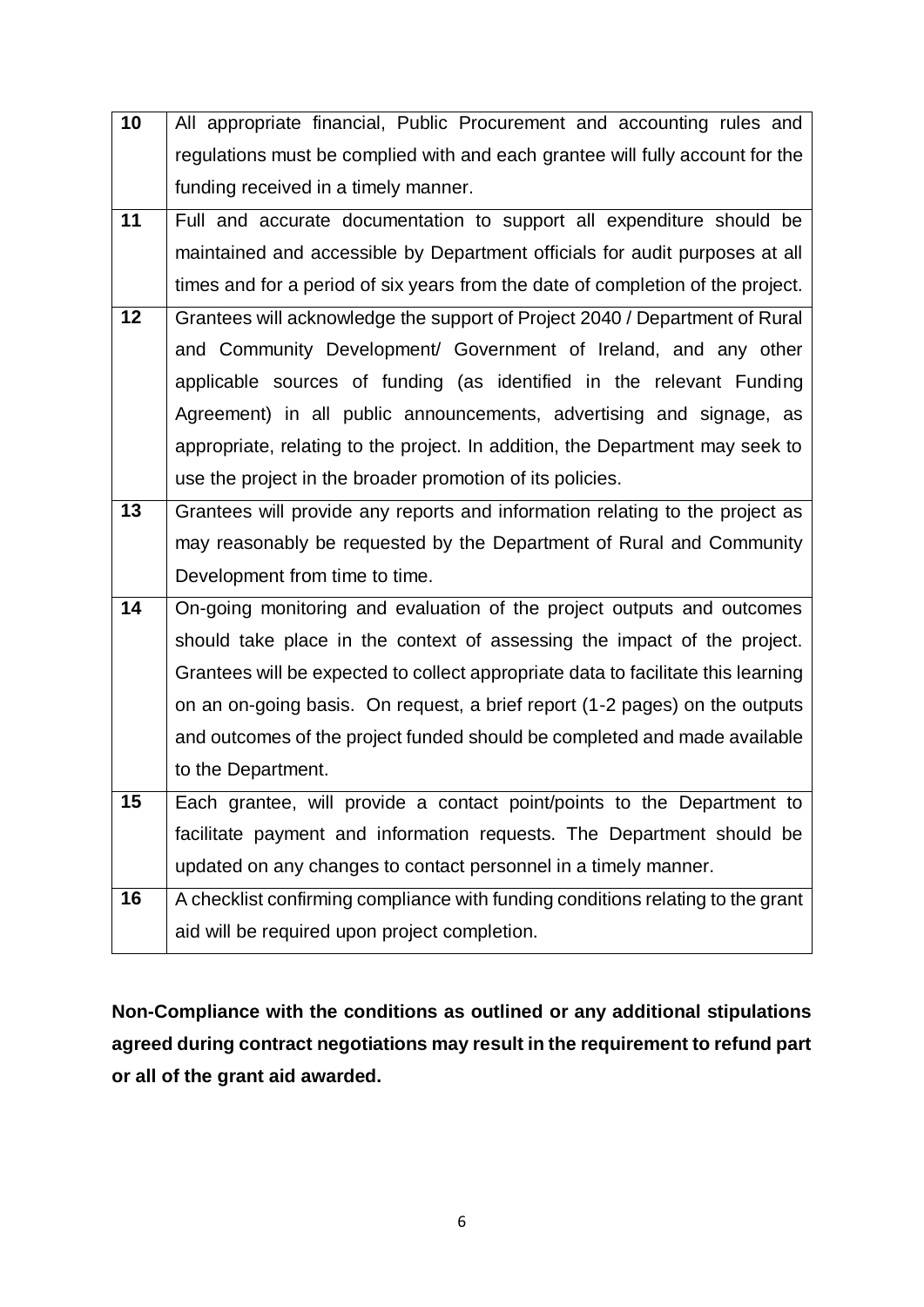#### **Application Process**

- Applications must be submitted on the "Measure 3(b) Community Wellbeing Support - Mobility and Cancer Care Transport" application form.
- Applications should include supporting information requested in the application form including a detailed breakdown of all costs including detailed quotations.
- The application form must clearly set out what the funding will be used for, the need for same, and be accompanied by all supporting documentation, including evidence of match funding.

## **Applications should be submitted directly to the Department at [CLAR@DRCD.gov.ie](mailto:CLAR@DRCD.gov.ie) by the 28th August 2020.**

The Department may not be in a position to follow up regarding missing documentation or incomplete application forms. Incomplete application forms may not be considered.

#### **Queries**

#### **Any queries should be submitted to [CLAR@DRCD.gov.ie.](mailto:CLAR@DRCD.gov.ie)**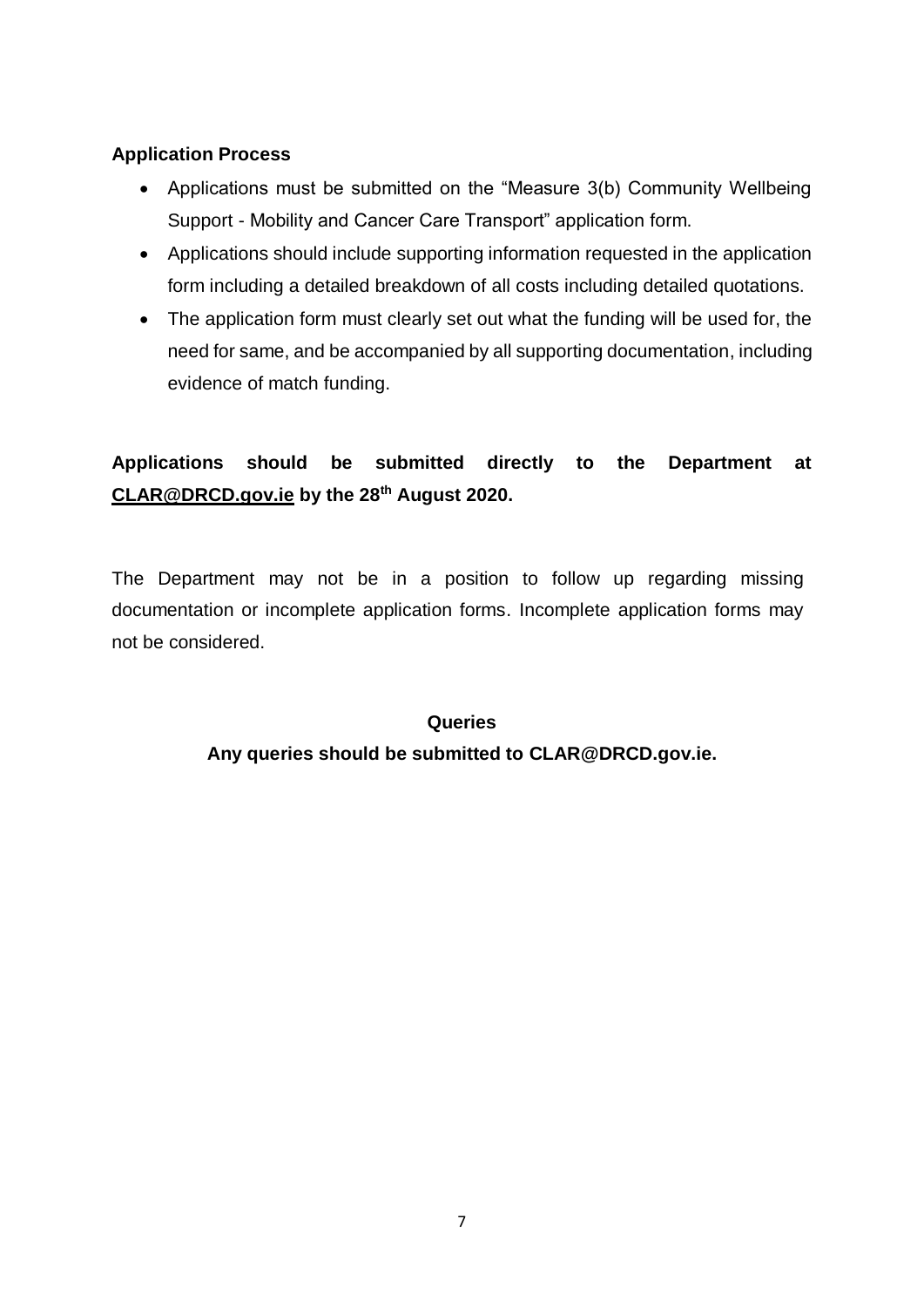#### **Appendix 1**

#### **Regional Cancer Services**

The NCCP is responsible for overseeing national services for the treatment of cancer. These treatments include surgery, radiotherapy and systemic anti-cancer therapy (SACT).

Eight hospitals were designated as cancer centres (with a satellite unit in Letterkenny General Hospital). In 2013 the [Department of Health](http://health.gov.ie/blog/publications/the-establishment-of-hospital-groups-as-a-transition-to-independent-hospital-trusts/) announced the formation of six Hospital Groups. Each of the Hospital Groups has at least one designated cancer centre. The NCCP has also progressed various initiatives to develop radiotherapy and SACT services across Ireland.

A further 18 public hospitals provide systemic anti-cancer therapy (chemotherapy, immunotherapy etc.). Details of these are available on the map below. An additional two centres provide radiotherapy services.

The map below shows the location of the designated cancer centres and other public hospitals where cancer services are provided.



[Download the Map of cancer service locations.jpg \(size 54.5 KB\)](https://www.hse.ie/eng/services/list/5/cancer/about/services/map.jpg)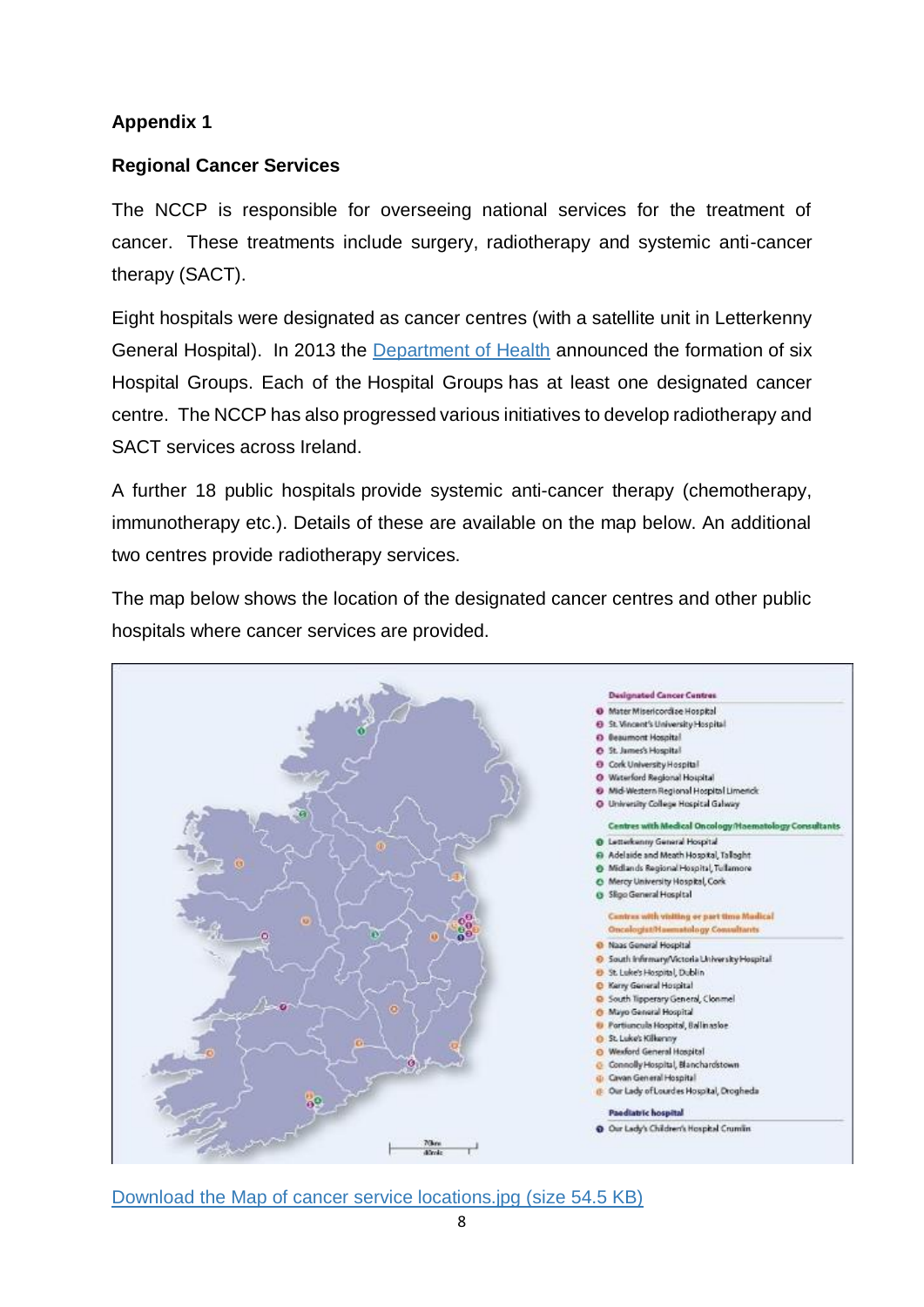Ireland's eight Designated Cancer Centres are aligned with the Hospital Group structure.

The table below shows the designated cancer centre in each Hospital Group and the former HSE administrative area for each.

| <b>Hospital Group</b>  | <b>Cancer Centre</b>                                                                    | <b>HSE Region</b>                              |
|------------------------|-----------------------------------------------------------------------------------------|------------------------------------------------|
| <b>RCSI</b>            | <b>Beaumont University Hospital</b>                                                     | HSE Dublin - North<br>East                     |
| <b>Ireland East</b>    | <b>Mater University Hospital</b>                                                        | HSE Dublin - North<br>East                     |
|                        | <b>St Vincent's University Hospital</b>                                                 | <b>HSE</b><br>Dublin<br>Mid<br>Leinster        |
| <b>Dublin Midlands</b> | <b>St James's University Hospital</b>                                                   | <b>HSE</b><br><b>Dublin</b><br>Mid<br>Leinster |
| South/Southwest        | <b>Cork University Hospital</b>                                                         | <b>HSE South</b>                               |
|                        | <b>Waterford Regional Hospital</b>                                                      | <b>HSE South</b>                               |
| Saolta University      | <b>Galway University Hospital</b><br>(satellite:<br>Letterkenny<br>General<br>Hospital) | <b>HSE West</b>                                |
| <b>Midwest</b>         | <b>University Hospital Limerick</b>                                                     | <b>HSE West</b>                                |